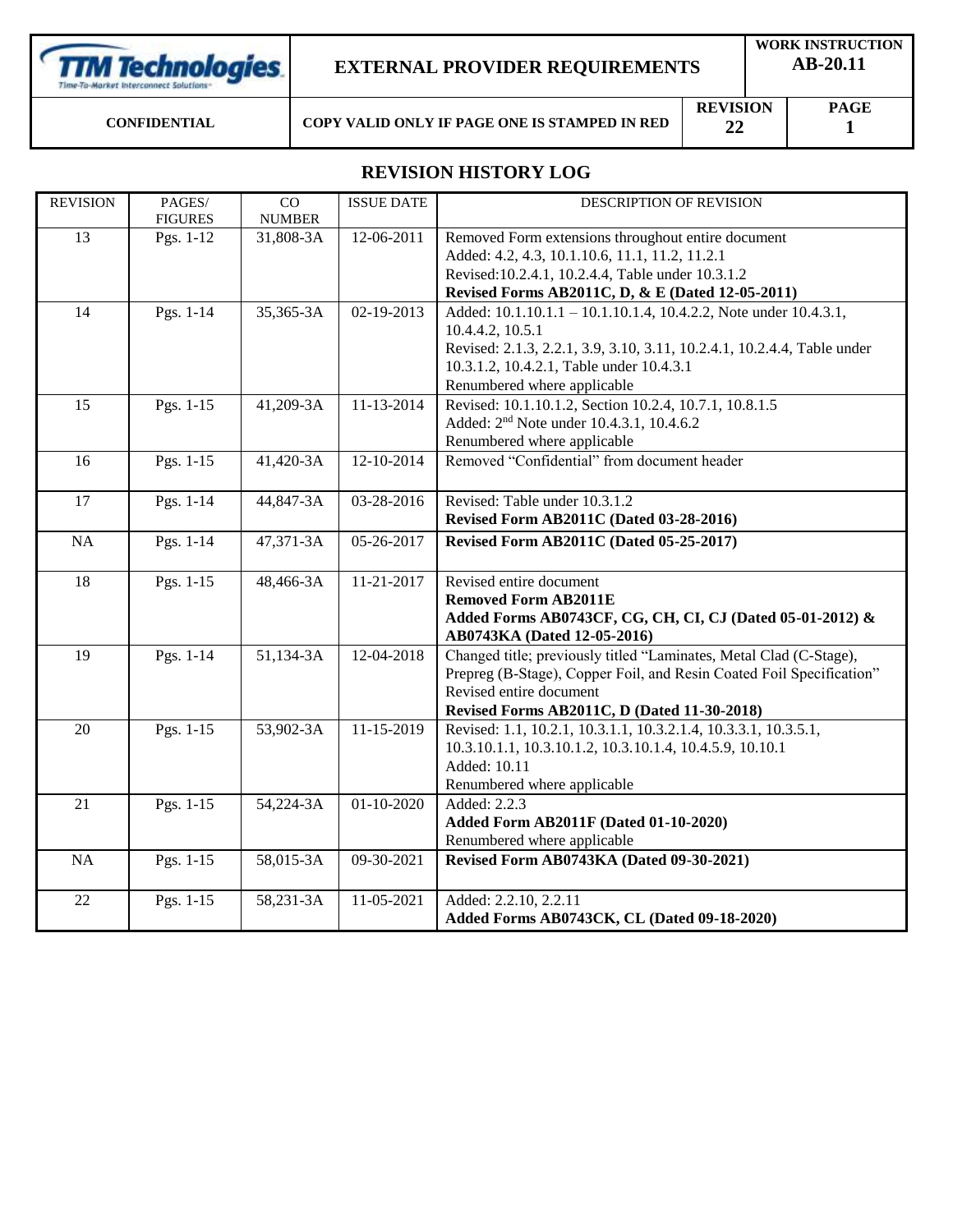| <b>TTM Technologies</b> |  |
|-------------------------|--|
|                         |  |
|                         |  |

# **EXTERNAL PROVIDER REQUIREMENTS**

**22**

| $\bf{MT}$<br>N٨                                 | <b>CIONATILIDE</b><br>510<br>UNL | <b>DATE</b> |
|-------------------------------------------------|----------------------------------|-------------|
| $\sim$<br>$\mathbf{D}$ an<br>S <sub>1</sub> res |                                  |             |

### **1 SCOPE**

1.1 This specification meets and may exceed various requirements of the ISO, AS, and IPC Standards. This specification provides the requirements for all external providers, which include suppliers, subcontractors, TTM internal service providers, calibration vendors, etc.

### **2 APPLICABLE DOCUMENTS**

- 2.1 Reference Documents
	- 2.1.1 Purchase Order
	- 2.1.2 Part Record
	- 2.1.3 IPC-4101, Specification for Base Materials for Rigid and Multilayer Printed Boards
	- 2.1.4 IPC-4103, Specification for Base Materials for High Speed/High Frequency Applications
	- 2.1.5 IPC-TM-650, Test Methods Manual
	- 2.1.6 IPC-4562, Metal Foil for Printed Wiring Applications
	- 2.1.7 IPC-4563, Resin Coated Copper Foil for Printed Wiring Boards
	- 2.1.8 [AB-20.04,](AB-20.04/AB2004.doc) Supplier/Subcontractor Corrective Action System
	- 2.1.9 [AB-07.43,](AB-07.43/AB0743.doc) Lamination Tooling Drawings
	- 2.1.10 Order of Precedence
		- 2.1.10.1 Part record
		- 2.1.10.2 Purchase order
		- 2.1.10.3 This specification
		- 2.1.10.4 IPC specifications
- 2.2 Forms
	- 2.2.1 Packaging Requirements for Laminate and B-Stage, [AB2011C](AB-20.11/AB2011C.doc)
	- 2.2.2 Curl Requirement Specification, [AB2011D](AB-20.11/AB2011D.doc)
	- 2.2.3 Supplier Potential Obsolescence, [AB2011F](file://///ttmtech.local/CFFS/VOL4/Share/DOCS/Work%20Instruction/AB-20.11/AB2011F.docx)
	- 2.2.4 C-Stage Laminate Stamping Requirements, [AB0743KA](file://///ttmtech.local/cffs/vol4/Share/DOCS/Work%20Instruction/AB-07.43/AB0743KA.pdf) (online only)
	- 2.2.5 B-stage (Slot) 16.5 x 18.5, [AB0743CF](file://///ttmtech.local/cffs/vol4/Share/DOCS/Work%20Instruction/AB-07.43/AB0743CF.pdf) (online only)
	- 2.2.6 B-stage (Slot) 18.5 x 24.5, [AB0743CG](file://///ttmtech.local/cffs/vol4/Share/DOCS/Work%20Instruction/AB-07.43/AB0743CG.pdf) (online only)
	- 2.2.7 B-stage (Slot) 18.5 x 27.5, [AB0743CH](file://///ttmtech.local/cffs/vol4/Share/DOCS/Work%20Instruction/AB-07.43/AB0743CH.pdf) (online only)
	- 2.2.8 B-stage (Slot) 21.5 x 24.5, [AB0743CI](file://///ttmtech.local/cffs/vol4/Share/DOCS/Work%20Instruction/AB-07.43/AB0743CI.pdf) (online only)
	- 2.2.9 B-stage (Slot) 21.5 x 27.5, [AB0743CJ](file://///ttmtech.local/cffs/vol4/Share/DOCS/Work%20Instruction/AB-07.43/AB0743CJ.pdf) (online only)
	- 2.2.10 B-stage (Slot) 18.0 X 24.0, [AB0743CK](file://///ttmtech.local/CFFS/VOL4/Share/DOCS/Work%20Instruction/AB-07.43/AB0743CK.pdf) (online only)
	- 2.2.11 B-stage (Slot) 24.0 X 30.0, [AB0743CL](file://///ttmtech.local/CFFS/VOL4/Share/DOCS/Work%20Instruction/AB-07.43/AB0743CL.pdf) (online only)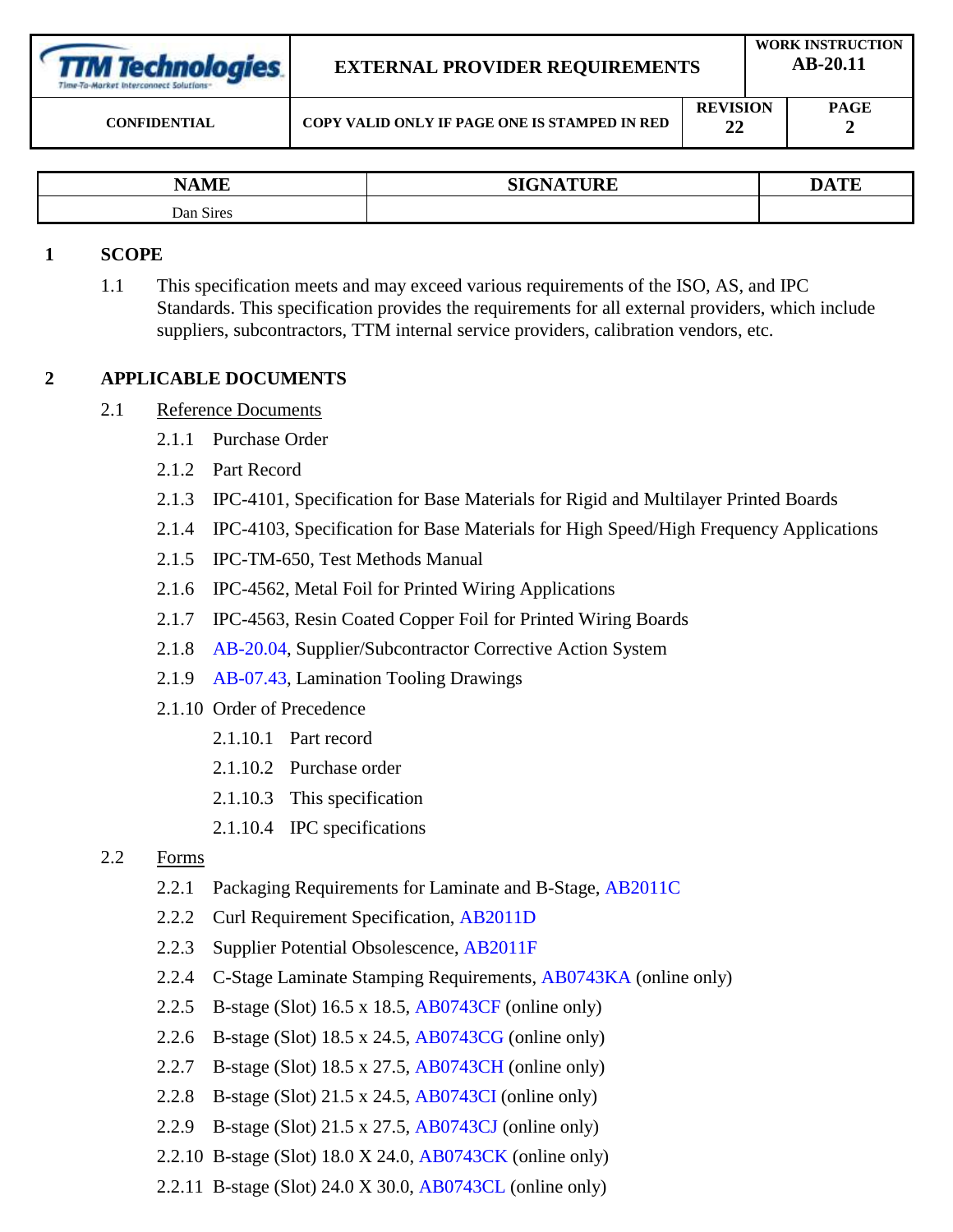| <b>TTM Technologies</b><br>Time-To-Market Interconnect Solutions- | <b>EXTERNAL PROVIDER REQUIREMENTS</b>         |                       | <b>WORK INSTRUCTION</b><br>AB-20.11 |  |  |
|-------------------------------------------------------------------|-----------------------------------------------|-----------------------|-------------------------------------|--|--|
| <b>CONFIDENTIAL</b>                                               | COPY VALID ONLY IF PAGE ONE IS STAMPED IN RED | <b>REVISION</b><br>22 | <b>PAGE</b>                         |  |  |

### **3 TERMS AND DEFINITIONS**

- 3.1 SCAR Supplier Corrective Action response.
- 3.2 Dimensional Stability A measure of the dimensional change of material that is caused by factors such as temperature changes, humidity changes, chemical treatment (aging), and stress exposure.
- 3.3 Peel Strength after Thermal Stress The force per unit, in lbs/inch, width that is required to peel a conductor foil from a laminate perpendicular to the surface of the substrate.
- 3.4 Thermal Stress Etched This test is designed to determine the thermal integrity of unclad laminates using short-term solder exposure.
- 3.5 Thermal Stress Unetched This test is designed to determine the thermal integrity of metallic clad laminates using short-term solder exposure.
- 3.6 Basis Weight Weight per unit area (typically  $oz/yd^2$ ) of glass fabric prior to the laminator applying resin.
- 3.7 Resin Content Difference between the basis weight of the glass fabric and the weight of the coated glass fabric. Resin content is the percentage of weight due to the resin.
- 3.8 Core Thickness The thickness of the core of the laminate after the copper has been etched off, also known as "Thickness" in the TTM part record.
- 3.9 Visual Visual inspection of the laminate and prepreg shall be done in accordance with IPC-4101, section 3.8.3.1 for laminate and section 3.8.3.2 for prepreg and this specification.
- 3.10 Surface/subsurface Imperfections Inspection of the surface/subsurface shall be done in accordance with IPC-4101, section 3.8.3.1.6 and this specification.
- 3.11 Curl Also referred to as Bow in IPC-4101, which is an out of plane measurement of corners of a copper clad laminate when placed unrestrained on a hard, flat surface such that the middle of the panel is contacting the surface and corners are raised (concave side down). Expressed in inches.
- 3.12 Material Size The length and the width of the material. Also known as "Dimensions" in the TTM part record (i.e. 18.5 X 24.5).
- 3.13 Foil Weight The weight of the copper per unit area, typically oz/ft<sup>2</sup>.
- 3.14 Glass Construction Describes the combination of glass fabric types used to make a core (i.e. 2116/2113, 106, etc). This is also known as "Glass Laminations" in the TTM part record.
- 3.15 Material Type The type of resin used to manufacture the Prepreg.
- 3.16 Copper Cladding Describe the foil weights to construct the laminate (i.e. 1/1, H/H, 1/H, etc). This is also known as "side 1" and "side 2" of "Copper" in the TTM part record.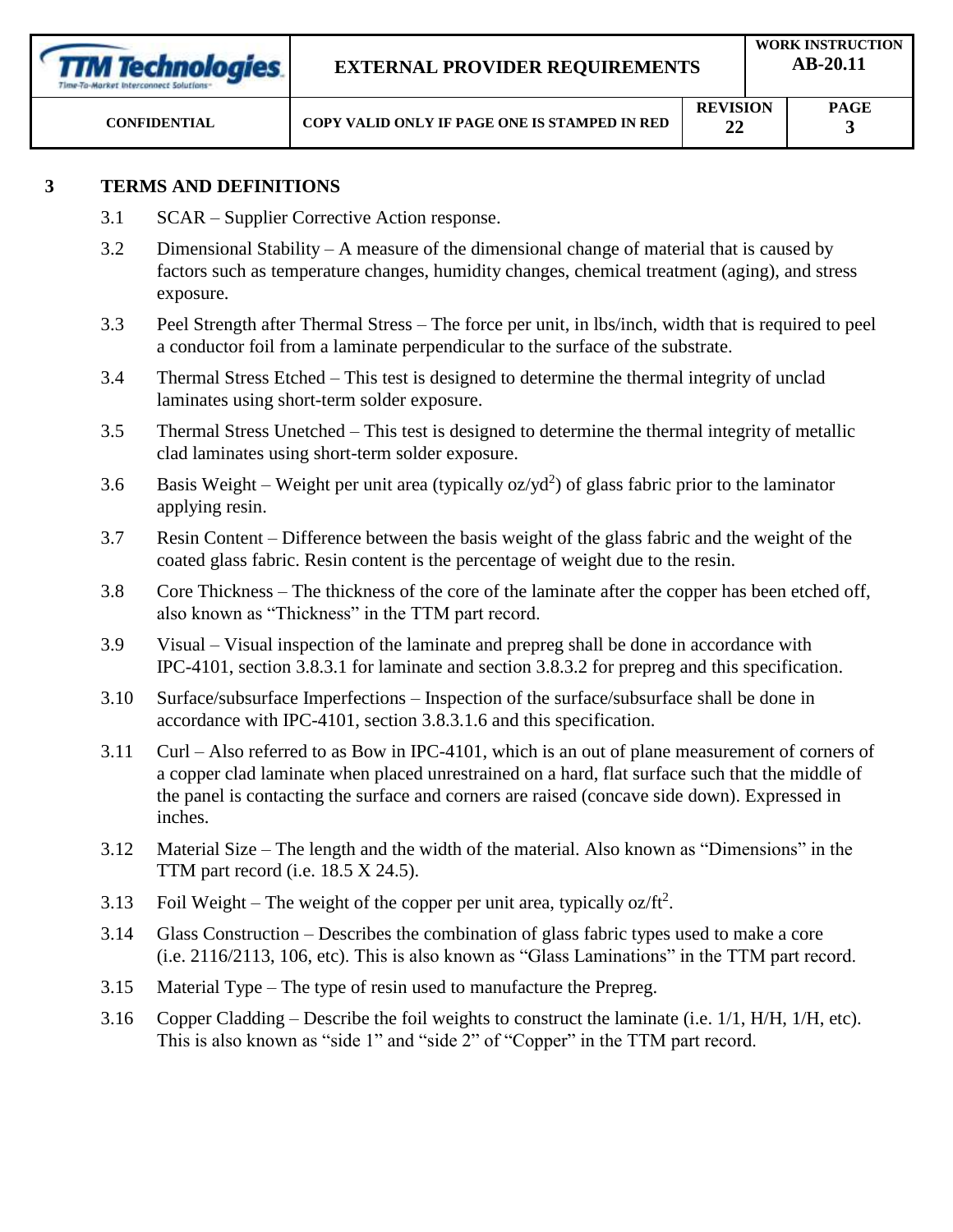| <b>TTM Technologies</b><br>Time-To-Market Interconnect Solutions: | <b>EXTERNAL PROVIDER REQUIREMENTS</b>         | <b>WORK INSTRUCTION</b><br>$AB-20.11$ |  |             |
|-------------------------------------------------------------------|-----------------------------------------------|---------------------------------------|--|-------------|
| <b>CONFIDENTIAL</b>                                               | COPY VALID ONLY IF PAGE ONE IS STAMPED IN RED | <b>REVISION</b><br>22                 |  | <b>PAGE</b> |

# **4 SAFETY AND ENVIRONMENTAL**

- 4.1 TTM encourages suppliers to implement an Environmental Management System.
- 4.2 TTM requires suppliers to implement the Responsible Business Alliance (RBA) formerly known as EICC.
- 4.3 TTM requires suppliers to install a Business Continuity Plan, including Pandemic Preparedness, and test the plan at least yearly.
- 4.4 Metrology data, including Gauge R & Rs are required and available to TTM Technologies upon request.
- 4.5 Process control data must be kept and made available to TTM Technologies upon request.

# **5 HANDLING**

- **6 EQUIPMENT**
- **7 TOOLING**
- **8 MATERIALS**
- **9 START - UP**
- **10 OPERATION**

### 10.1 **General Requirements**

### 10.1.1 **Advance Deviation Request (ADR)**

- 10.1.1.1 An ADR must be requested if material violates a TTM specification requirement, including the TTM part record. The following procedure must be used:
	- 10.1.1.1.1 Contact Supplier Quality with the following information:

|                         | 10.1.1.1.1.1 Reason for request    |
|-------------------------|------------------------------------|
|                         | 10.1.1.1.1.2 Purchase order number |
|                         | 10.1.1.1.1.3 TTM part number       |
| 10.1.1.1.1.4 Lot number |                                    |
| 10.1.1.1.1.5 Quantity   |                                    |
|                         | 10.1.1.1.1.6 Material type         |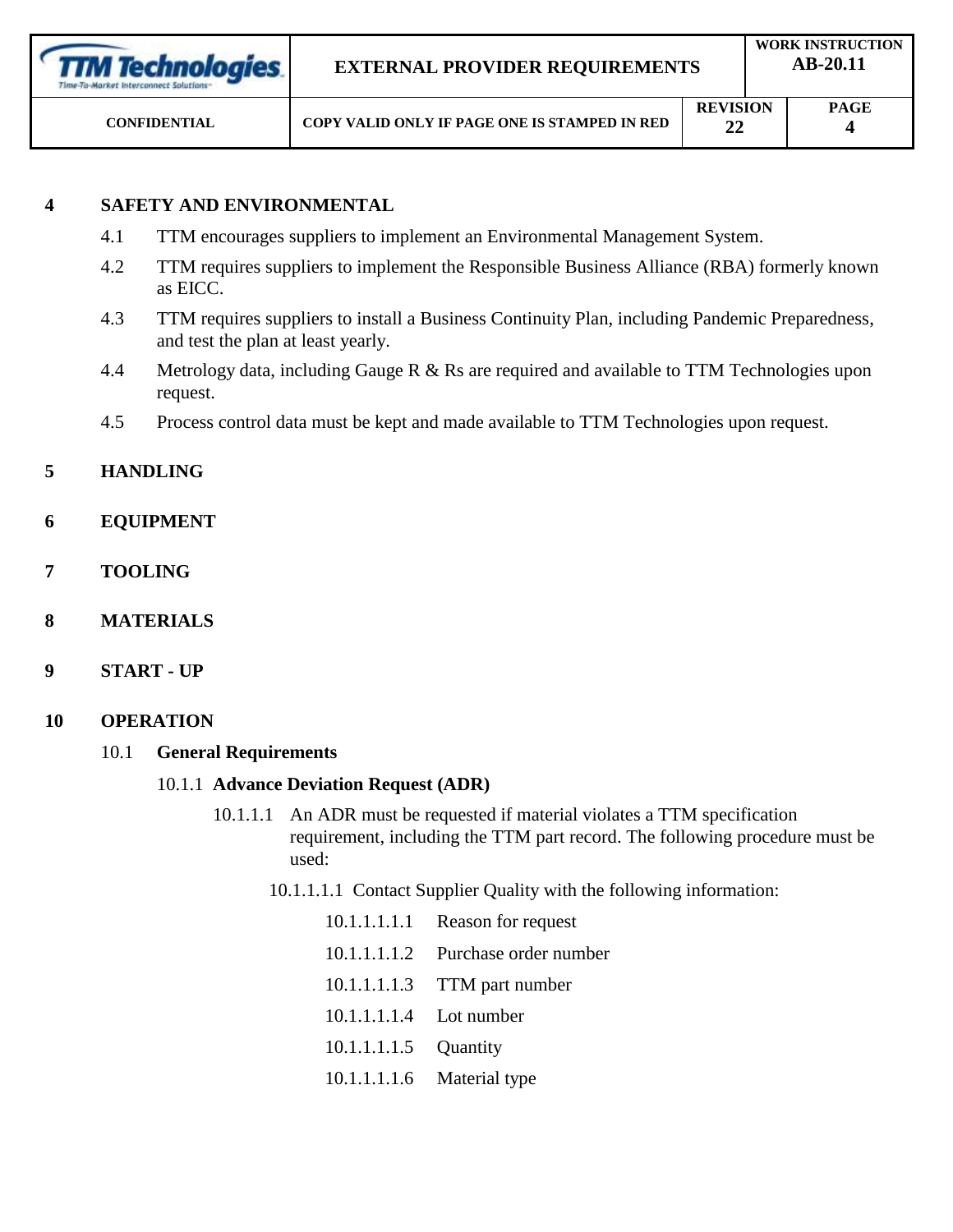| <b>TM Technologies</b>     | <b>WORK INSTRUCTION</b><br>AB-20.11<br><b>EXTERNAL PROVIDER REQUIREMENTS</b> |                                                                                                                                                                                                                                                                                                                                                                                                  |                       |  |                  |
|----------------------------|------------------------------------------------------------------------------|--------------------------------------------------------------------------------------------------------------------------------------------------------------------------------------------------------------------------------------------------------------------------------------------------------------------------------------------------------------------------------------------------|-----------------------|--|------------------|
| <b>CONFIDENTIAL</b>        |                                                                              | COPY VALID ONLY IF PAGE ONE IS STAMPED IN RED                                                                                                                                                                                                                                                                                                                                                    | <b>REVISION</b><br>22 |  | <b>PAGE</b><br>5 |
|                            |                                                                              | 10.1.1.1.2 If an Advance Deviation Request (ADR) is granted, an ADR number<br>will be issued. This number must be recorded on the peel labels as<br>well as the vendors Certificate of Conformance and/or packing slip. In<br>addition, a colored sticker (other than green), or other visible method,<br>must be included on each package indicating the ADR number and the<br>expiration date. |                       |  |                  |
|                            |                                                                              | 10.1.1.1.3 If the above procedure is not followed, the material may be returned to<br>the supplier at their expense.                                                                                                                                                                                                                                                                             |                       |  |                  |
|                            |                                                                              | 10.1.1.1.4 A corrective action may be issued when the ADR is requested.                                                                                                                                                                                                                                                                                                                          |                       |  |                  |
|                            |                                                                              | 10.1.1.1.5 All elements of this specification apply for materials that are samples,<br>developmental, etc. If an element cannot be met, an ADR must be<br>requested. The reason for this is all materials are manufactured using<br>normal production processes.                                                                                                                                 |                       |  |                  |
| 10.1.2 Change Notification |                                                                              |                                                                                                                                                                                                                                                                                                                                                                                                  |                       |  |                  |
|                            |                                                                              | 10.1.2.1 TTM Chippewa Falls Division requires a written notification 60 days prior to a<br>requested change.                                                                                                                                                                                                                                                                                     |                       |  |                  |
|                            |                                                                              | 10.1.2.2 The supplier shall furnish TTM Supplier Quality with written notification of<br>changes that may affect the form, fit, function, reliability, serviceability,<br>inventory performance, regulatory compliance, safety, or processing at TTM.                                                                                                                                            |                       |  |                  |
|                            |                                                                              | 10.1.2.3 TTM will provide a written response of receipt of the change notification.                                                                                                                                                                                                                                                                                                              |                       |  |                  |
|                            |                                                                              | 10.1.2.3.1 Once the supplier receives the written response that the change<br>notification was received by TTM, the supplier is free to implement<br>the change after 60 days unless the change is rejected in writing by<br>TTM. The date also may be extended beyond the 60 days if<br>qualification is required.                                                                              |                       |  |                  |
|                            |                                                                              | 10.1.2.4 TTM will write a formal response to the change notification and it will be<br>submitted to the supplier within 30 days of receipt of the change notification.                                                                                                                                                                                                                           |                       |  |                  |
|                            |                                                                              | <b>EXAMPLES OF CHANGE NOTIFICATION</b>                                                                                                                                                                                                                                                                                                                                                           |                       |  |                  |
|                            |                                                                              | <b>NEW RAW MATERIAL</b>                                                                                                                                                                                                                                                                                                                                                                          |                       |  |                  |
|                            |                                                                              | <b>NEW SUPPLIER</b>                                                                                                                                                                                                                                                                                                                                                                              |                       |  |                  |
|                            |                                                                              | PROFILE CHANGE                                                                                                                                                                                                                                                                                                                                                                                   |                       |  |                  |
|                            |                                                                              | <b>FORMULATION CHANGE</b>                                                                                                                                                                                                                                                                                                                                                                        |                       |  |                  |
|                            |                                                                              | <b>INTERNAL PRODUCT SPECIFICATION CHANGE</b>                                                                                                                                                                                                                                                                                                                                                     |                       |  |                  |
|                            |                                                                              | <b>TEST METHOD</b>                                                                                                                                                                                                                                                                                                                                                                               |                       |  |                  |
|                            |                                                                              | NEW EQUIPMENT INSTALLATION                                                                                                                                                                                                                                                                                                                                                                       |                       |  |                  |
|                            |                                                                              | PACKING CHANGE                                                                                                                                                                                                                                                                                                                                                                                   |                       |  |                  |
|                            |                                                                              | <b>CHEMISTRY CHANGE</b>                                                                                                                                                                                                                                                                                                                                                                          |                       |  |                  |
|                            |                                                                              | MANUFACTURING FACILITY CHANGE                                                                                                                                                                                                                                                                                                                                                                    |                       |  |                  |

**NEW MATERIAL CURRENTLY NOT IN USE**

**ETC.**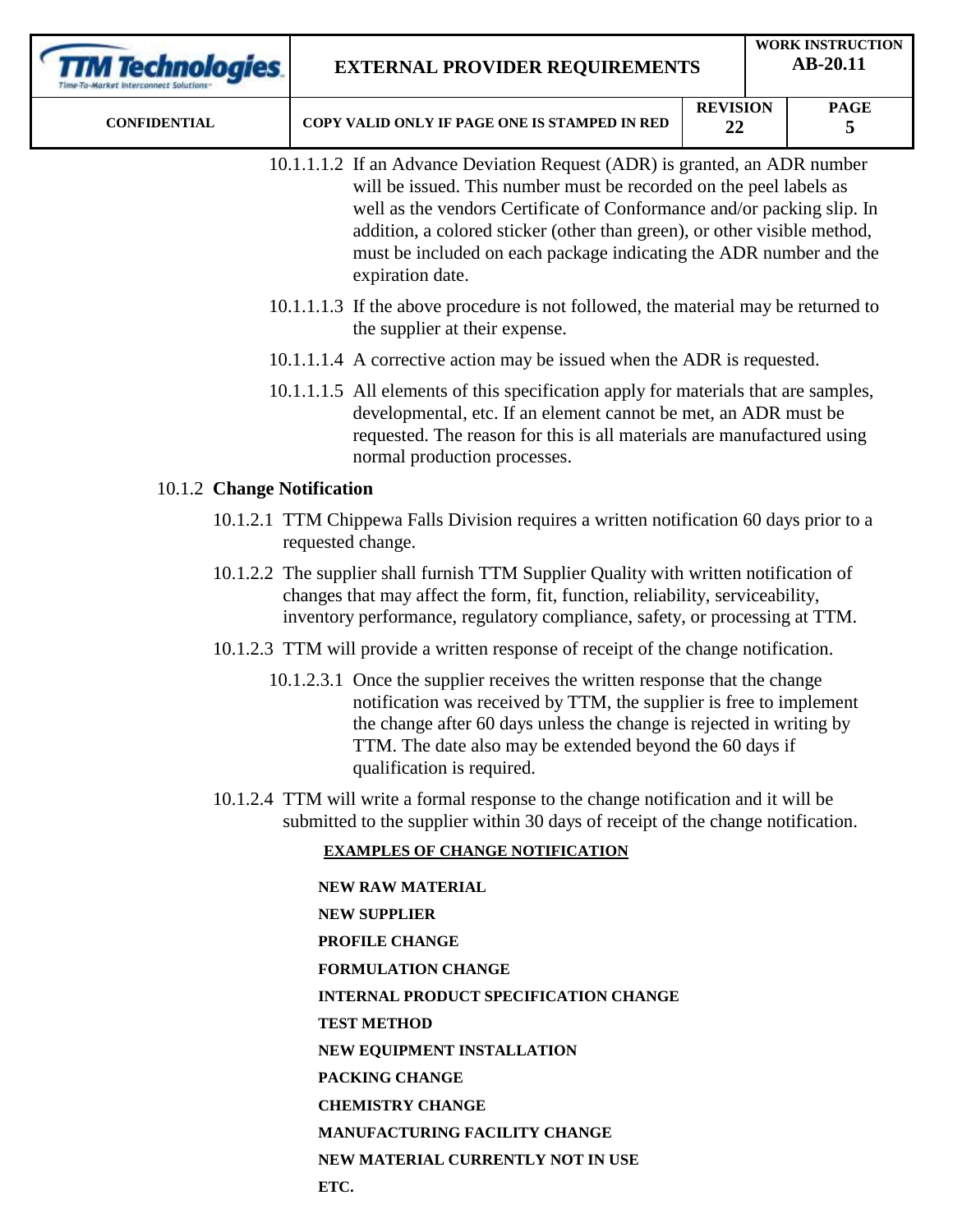| <b>TTM Technologies</b><br>Time-To-Market Interconnect Solutions | <b>EXTERNAL PROVIDER REQUIREMENTS</b>         | <b>WORK INSTRUCTION</b><br>$AB-20.11$ |  |             |
|------------------------------------------------------------------|-----------------------------------------------|---------------------------------------|--|-------------|
| <b>CONFIDENTIAL</b>                                              | COPY VALID ONLY IF PAGE ONE IS STAMPED IN RED | <b>REVISION</b><br>22                 |  | <b>PAGE</b> |

10.1.3 This notification shall take place prior to implementation and will be subject to approval.

### 10.2 **Rejected Material**

10.2.1 Rejected lots of material may be put on hold and may require containment, root cause, and corrective action analysis. **A response within 24 hours is required for containment analysis**, where applicable. A maximum 10-business day response time is required for root cause and corrective action analysis of SCARs and complaints and a maximum 30-day response time is required for payment of credits. Root cause and corrective action analysis of credits is not required. **NOTE:** Any root cause and corrective action that cannot be met within 10 business days may receive an extension which must be requested through a phone call or e-mail to the TTM Supplier Quality Manager or delegate. Credit requests will not receive an extension and will be late if received after the due date.

### 10.3 **Material Requirements (C-Stage)**

- 10.3.1 Thermal Stress Per applicable IPC specifications
	- 10.3.1.1 The sample shall be examined under 5-x magnification. There shall be no evidence of measling, weave exposure, or material degradation. The copper shall show no blistering or delamination.
- 10.3.2 Surface Imperfections (Laminate)
	- 10.3.2.1 Foil indentations shall be located and measured per IPC specifications. The copper surface condition shall meet the requirements of the IPC specifications with the following exceptions:
		- 10.3.2.1.1 Pits, dents, or fiber dents between .0025" and .025" in length shall not exceed 3 in any 12" by 12" area.
		- 10.3.2.1.2 Pits or dents less than .0025" in the longest dimension shall not be counted in the three (3) feature per square foot requirement.
		- 10.3.2.1.3 Imperfections of any size that contains deposits of foreign materials such as resin, dirt, grit, etc., are unacceptable.
		- 10.3.2.1.4 Any single surface defect, no matter the size, which causes a conductor defect such as an open, dent, line depth reduction, line width reduction or raised conductor is cause for rejection.
- 10.3.3 Subsurface Imperfections (Laminate)
	- 10.3.3.1 Panels shall be inspected and verified so that no imperfection shall exceed IPC specifications at incoming material inspection and/or at in-process AOI inspection with the following exception: subsurface imperfections will be rejected if the defect falls beneath conductors or between closely spaced inplane conductors, no matter the size.
- 10.3.4 Dimensional Stability, per applicable IPC specifications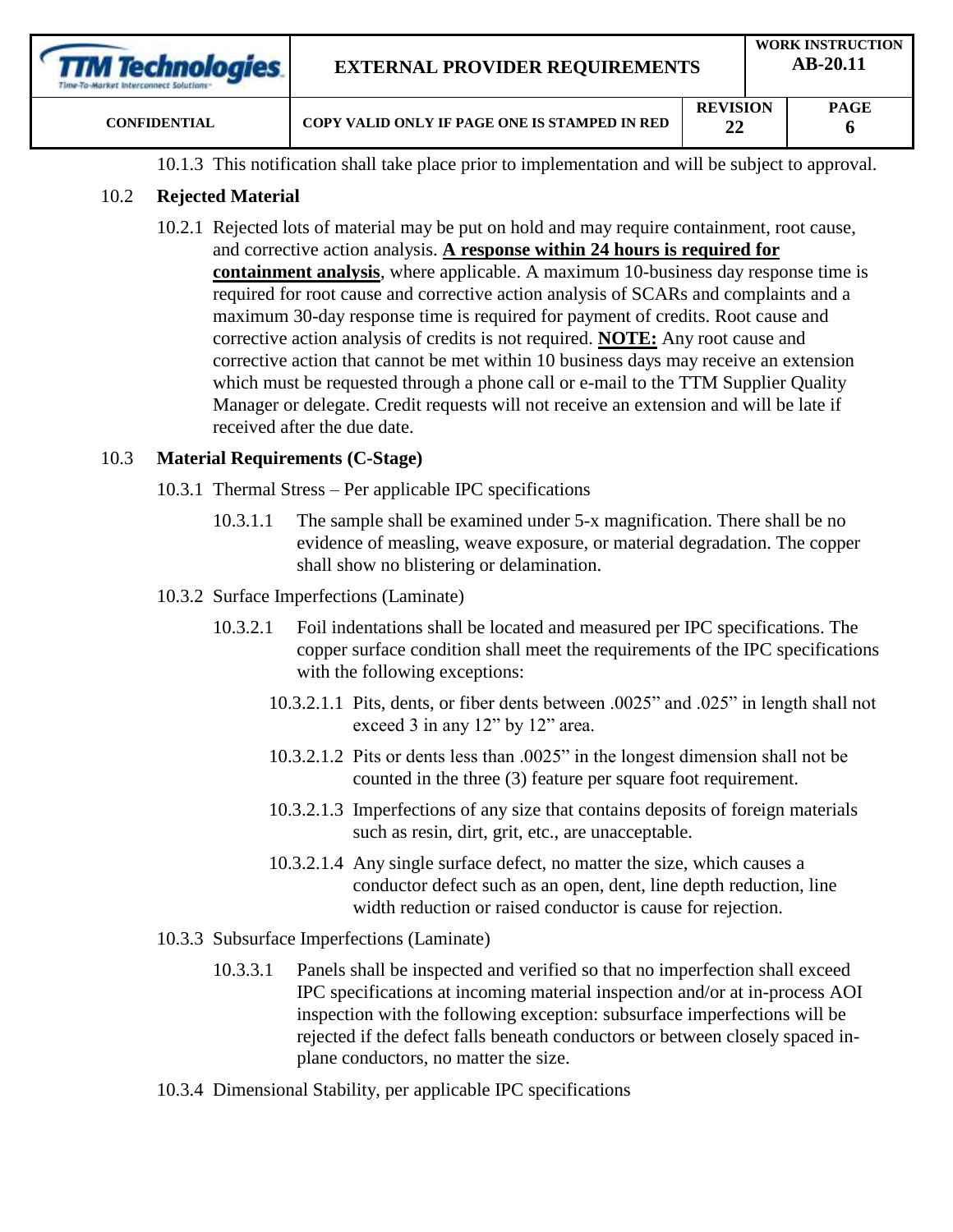| rechnologies.               | <b>WORK INSTRUCTION</b><br>AB-20.11<br><b>EXTERNAL PROVIDER REQUIREMENTS</b>                                                                                                       |  |                  |  |
|-----------------------------|------------------------------------------------------------------------------------------------------------------------------------------------------------------------------------|--|------------------|--|
| <b>CONFIDENTIAL</b>         | <b>REVISION</b><br>COPY VALID ONLY IF PAGE ONE IS STAMPED IN RED<br>22                                                                                                             |  | <b>PAGE</b><br>7 |  |
| 10.3.5 Dielectric Thickness |                                                                                                                                                                                    |  |                  |  |
| 10.3.5.1                    | Core thickness shall be measured per IPC specifications, with copper<br>removed.                                                                                                   |  |                  |  |
| 10.3.5.2                    | Tolerances per the Part Record.                                                                                                                                                    |  |                  |  |
| 10.3.6 Cure requirements.   |                                                                                                                                                                                    |  |                  |  |
| 10.3.6.1                    | As agreed upon between TTM and supplier.                                                                                                                                           |  |                  |  |
| 10.3.7 Curl                 |                                                                                                                                                                                    |  |                  |  |
| 10.3.7.1                    | Maximum displacement for curl (copper clad $\&$ un-clad) unrestrained on a<br>flat surface is 0.50" for even copper weights and symmetric constructions for<br>all core thickness. |  |                  |  |
| 10.3.7.2                    | Maximum displacement for curl (copper clad) unrestrained on a flat surface is<br>0.75" for uneven copper weights and asymmetric constructions for all core<br>thickness.           |  |                  |  |

- 10.3.8.1 All C-Stage laminate shall meet the grain direction requirement as stated per the Part Record.
- 10.3.9 Square/Edge condition for panels with 0.50" oversize.
	- 10.3.9.1 Minimum length and width dimensions shall be  $-.000" + .060"$ .
	- 10.3.9.2 Perpendicularity shall be .050" maximum.
	- 10.3.9.3 Rippled edges cannot extend more than .125" into panel, and no loose copper.
	- 10.3.9.4 Rippled edged height cannot exceed 0.0025 above/below base copper.
	- 10.3.9.5 Edges shall not exhibit burrs > 0.0025".
- 10.3.10 Panel Identification
	- 10.3.10.1 All individual panels of material must be identified for lot traceability. Exceptions as agreed upon between user and supplier. Reference Form AB0743KA (C-Stage Laminate Stamping Requirements), section 2.2.3 of this document, for location. **NOTE:** Markings must be located on the long side of panel. The core must be stamped in inches, with no cladding (i.e. 0.003 inches or 030).
		- 10.3.10.1.1 If laser stamping is the chosen method for identification. If laser stamping is chosen as the means of identifying the panel, the stamp must be engraved into the b-stage so that if the copper is etched away, it is still legible. The laser stamp also must be legible after adding resist.
		- 10.3.10.1.2 If Ink stamping is the chosen method of identification, the ink must act as a resist and be legible after the preclean, microetch, and develop/etch/strip (DES) processes.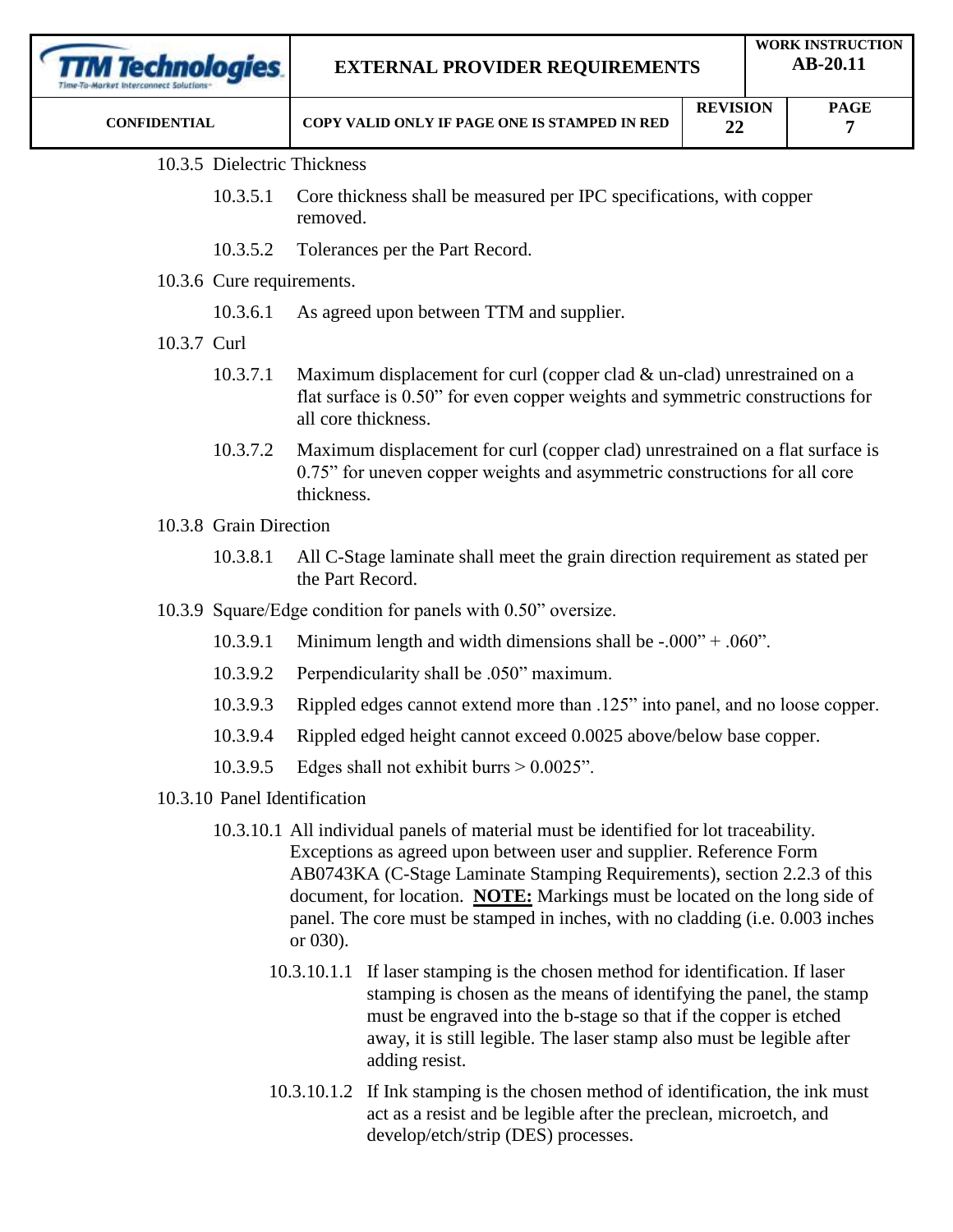| <b>TM Technologies</b> | <b>EXTERNAL PROVIDER REQUIREMENTS</b> |                                                                                                                                                                                                                                                                                                     |                       |  | <b>WORK INSTRUCTION</b><br>AB-20.11 |  |  |
|------------------------|---------------------------------------|-----------------------------------------------------------------------------------------------------------------------------------------------------------------------------------------------------------------------------------------------------------------------------------------------------|-----------------------|--|-------------------------------------|--|--|
| <b>CONFIDENTIAL</b>    |                                       | COPY VALID ONLY IF PAGE ONE IS STAMPED IN RED                                                                                                                                                                                                                                                       | <b>REVISION</b><br>22 |  | <b>PAGE</b><br>8                    |  |  |
|                        | 10.3.10.1.3                           | "Pin" or "Impression" stamping is the least desirable method of<br>identification. If this is the only method available, the stamp depth<br>must be minimal so that is does not increase the panel thickness in<br>this area, yet remains legible.                                                  |                       |  |                                     |  |  |
|                        |                                       | 10.3.10.1.4 Non-identified panels may be returned to vendor, at vendor's<br>expense. An ADR is required if shipping without a stamp.<br>Reference Section 10.1.1 of this specification for ADR instructions.                                                                                        |                       |  |                                     |  |  |
|                        |                                       | 10.3.10.2 For Differential Copper Weights (i.e. .5/1) panels must be stamped on the<br>side with the heaviest copper. For any panel that has a combination of<br>Differential Copper Weights and Standard Cu/Reverse Treat Cu, the<br>requirements for Differential Copper Weight takes precedence. |                       |  |                                     |  |  |
| 10.3.10.3              |                                       | Standard Cu/Reverse Treat Cu with even copper weight panels must be<br>stamped on the standard copper side.                                                                                                                                                                                         |                       |  |                                     |  |  |
|                        | side.                                 | 10.3.10.4 On asymmetric constructions and even copper weights, stamp on heavy glass                                                                                                                                                                                                                 |                       |  |                                     |  |  |
|                        |                                       | 10.3.10.5 The order of precedence for marking is:                                                                                                                                                                                                                                                   |                       |  |                                     |  |  |
|                        | 10.3.10.5.1                           | Differential copper weights - heaviest copper                                                                                                                                                                                                                                                       |                       |  |                                     |  |  |
|                        | 10.3.10.5.2                           | Standard Cu/Reverse Treat Cu - standard copper                                                                                                                                                                                                                                                      |                       |  |                                     |  |  |
|                        | 10.3.10.5.3                           | Asymmetric Glass construction - heaviest glass                                                                                                                                                                                                                                                      |                       |  |                                     |  |  |
|                        |                                       | 10.3.10.6 Each C-Stage construction within an individual press load must be tested and<br>recorded on a test report or as agreed upon between user and supplier.                                                                                                                                    |                       |  |                                     |  |  |
|                        |                                       | 10.3.10.7 Laminate hi-pot pretesting only allowed with written approval by TTM.                                                                                                                                                                                                                     |                       |  |                                     |  |  |
|                        |                                       | 10.3.10.8 C of C should be sent to CF_Certs@ttmtech.com at, or before the time of<br>shipment and should include the following:                                                                                                                                                                     |                       |  |                                     |  |  |
|                        | 10.3.10.8.1                           | Designation codes (See IPC for codes)                                                                                                                                                                                                                                                               |                       |  |                                     |  |  |
|                        | 10.3.10.8.2                           | TTM part number (must be barcoded)                                                                                                                                                                                                                                                                  |                       |  |                                     |  |  |
|                        | 10.3.10.8.3                           | TTM PO number (must be barcoded)                                                                                                                                                                                                                                                                    |                       |  |                                     |  |  |
|                        | 10.3.10.8.4                           | Core thickness (inches, with no cladding)                                                                                                                                                                                                                                                           |                       |  |                                     |  |  |
|                        | 10.3.10.8.5                           | Copper cladding                                                                                                                                                                                                                                                                                     |                       |  |                                     |  |  |
|                        | 10.3.10.8.6                           | This specification (AB-20.11)                                                                                                                                                                                                                                                                       |                       |  |                                     |  |  |
|                        | 10.3.10.8.7                           | Manufacturer lot number (must be barcoded)                                                                                                                                                                                                                                                          |                       |  |                                     |  |  |
|                        | 10.3.10.8.8                           | Quantity                                                                                                                                                                                                                                                                                            |                       |  |                                     |  |  |
|                        | 10.3.10.8.9                           | Manufacture date                                                                                                                                                                                                                                                                                    |                       |  |                                     |  |  |
|                        | 10.3.10.8.10                          | Material size                                                                                                                                                                                                                                                                                       |                       |  |                                     |  |  |
|                        | 10.3.10.8.11                          | Material type                                                                                                                                                                                                                                                                                       |                       |  |                                     |  |  |
|                        | 10.3.10.8.12                          | Glass construction                                                                                                                                                                                                                                                                                  |                       |  |                                     |  |  |
|                        |                                       | 10.3.10.8.13 Foil vendor                                                                                                                                                                                                                                                                            |                       |  |                                     |  |  |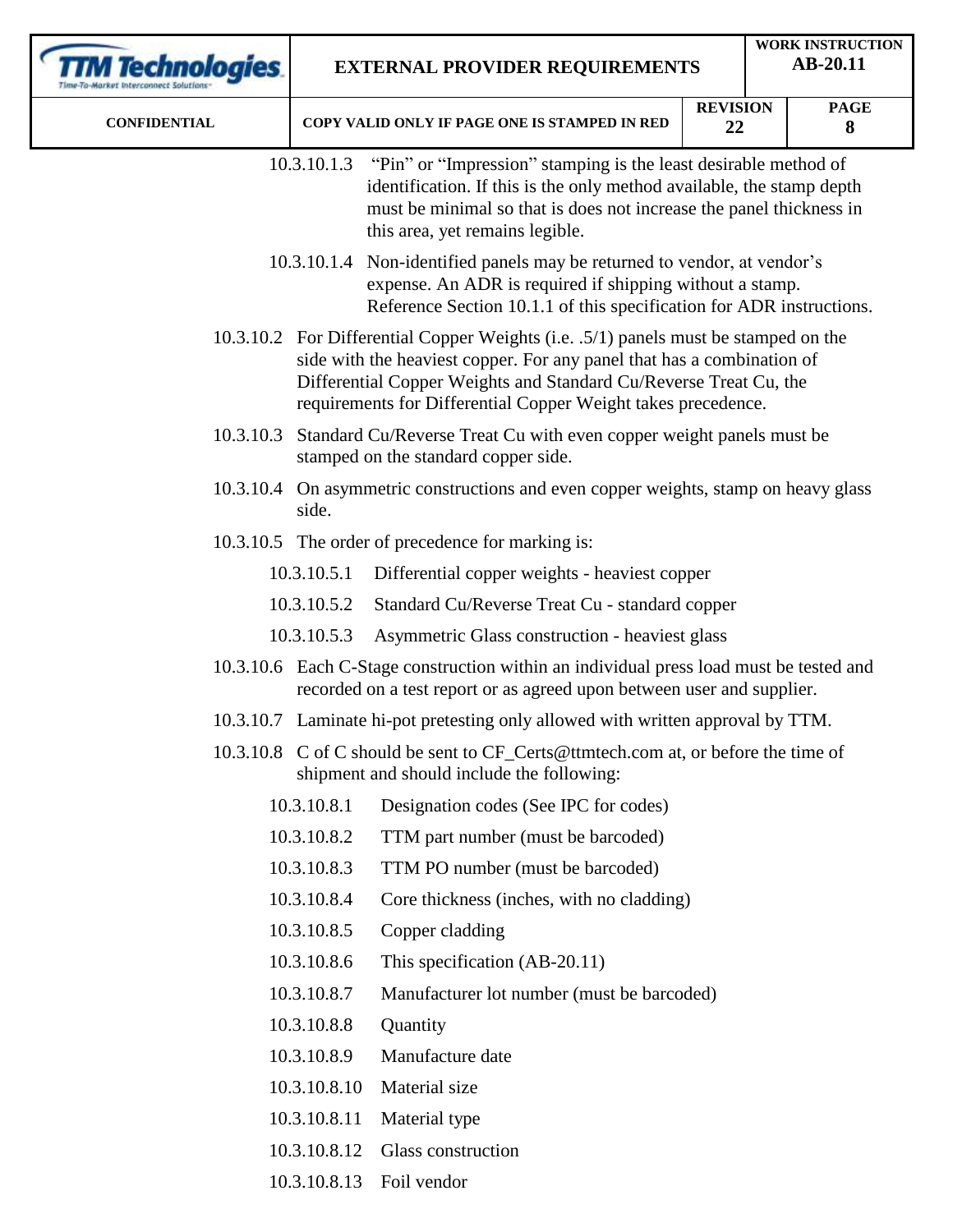| <i><b>fechnologies</b></i> |                     |                                         |                                                                                     | <b>EXTERNAL PROVIDER REQUIREMENTS</b>                                                                                                                                                                            |                       |  | <b>WORK INSTRUCTION</b><br>AB-20.11 |  |  |
|----------------------------|---------------------|-----------------------------------------|-------------------------------------------------------------------------------------|------------------------------------------------------------------------------------------------------------------------------------------------------------------------------------------------------------------|-----------------------|--|-------------------------------------|--|--|
|                            | <b>CONFIDENTIAL</b> |                                         |                                                                                     | COPY VALID ONLY IF PAGE ONE IS STAMPED IN RED                                                                                                                                                                    | <b>REVISION</b><br>22 |  | <b>PAGE</b><br>9                    |  |  |
|                            |                     |                                         |                                                                                     | 10.3.10.8.14 Grain direction                                                                                                                                                                                     |                       |  |                                     |  |  |
|                            |                     |                                         | 10.3.10.8.15                                                                        | <b>Statement of RoHS compliance</b>                                                                                                                                                                              |                       |  |                                     |  |  |
|                            |                     |                                         | 10.3.10.8.16                                                                        | Approval signature                                                                                                                                                                                               |                       |  |                                     |  |  |
|                            |                     |                                         | 10.3.10.8.17                                                                        | ADR, if applicable                                                                                                                                                                                               |                       |  |                                     |  |  |
| 10.4                       |                     | <b>Material Requirements (Pre-preg)</b> |                                                                                     |                                                                                                                                                                                                                  |                       |  |                                     |  |  |
|                            |                     | 10.4.1 Pre-preg Visual Properties       |                                                                                     |                                                                                                                                                                                                                  |                       |  |                                     |  |  |
|                            |                     |                                         | IPC specifications.                                                                 | 10.4.1.1Inclusions and Imperfections per IPC specifications. Testing in accordance with                                                                                                                          |                       |  |                                     |  |  |
|                            |                     | 10.4.2 Cleanliness                      |                                                                                     |                                                                                                                                                                                                                  |                       |  |                                     |  |  |
|                            | 10.4.2.1            |                                         |                                                                                     | Must be free of loose fibers and dust.                                                                                                                                                                           |                       |  |                                     |  |  |
|                            |                     | 10.4.3 Dimensions                       |                                                                                     |                                                                                                                                                                                                                  |                       |  |                                     |  |  |
|                            | 10.4.3.1            |                                         |                                                                                     | All dimensions must meet the drawings found in Sections 2.2.4 - 2.2.7 of this<br>specification.                                                                                                                  |                       |  |                                     |  |  |
|                            |                     | 10.4.4 Tooling                          |                                                                                     |                                                                                                                                                                                                                  |                       |  |                                     |  |  |
|                            |                     | 10.4.4.1                                |                                                                                     | All pre-preg must be cut and tooled per the Part Record. Reference corporate<br>tooling drawings, in Sections 2.2.4 - 2.2.7 of this specification, for pre-preg<br>size, tolerances, and tooling hole locations. |                       |  |                                     |  |  |
|                            |                     | 10.4.5 Preservation                     |                                                                                     |                                                                                                                                                                                                                  |                       |  |                                     |  |  |
|                            |                     | 10.4.5.1                                |                                                                                     | Pre-preg must be shipped with:                                                                                                                                                                                   |                       |  |                                     |  |  |
|                            |                     |                                         | 60 days of shelf life remaining for pre-preg with a 90-day shelf life<br>10.4.5.1.1 |                                                                                                                                                                                                                  |                       |  |                                     |  |  |
|                            |                     |                                         | 10.4.5.1.2                                                                          | 120 days of shelf life remaining for pre-preg with 180-day shelf life                                                                                                                                            |                       |  |                                     |  |  |
|                            |                     |                                         | 10.4.5.1.3                                                                          | 90 days of shelf life remaining for pre-preg stored in condition 1                                                                                                                                               |                       |  |                                     |  |  |
|                            |                     | 10.4.5.2                                |                                                                                     | Supplier shall request an Advanced Deviation Request Number (ADR #)<br>prior to shipping product that will exceed this requirement. Reference<br>Section 10.1.1 of this specification for ADR instructions.      |                       |  |                                     |  |  |
|                            |                     | 10.4.5.3                                |                                                                                     | Before the ADR $\#$ is granted, pre-preg must be retested if:                                                                                                                                                    |                       |  |                                     |  |  |
|                            |                     |                                         | 10.4.5.3.1                                                                          | Over 45 days old for pre-preg with a 90-day shelf life                                                                                                                                                           |                       |  |                                     |  |  |
|                            |                     |                                         | 10.4.5.3.2                                                                          | Over 90 days old for pre-preg with 180-day shelf life                                                                                                                                                            |                       |  |                                     |  |  |
|                            |                     | 10.4.5.4                                |                                                                                     | The requirements for the retested data must include:                                                                                                                                                             |                       |  |                                     |  |  |
|                            |                     |                                         | 10.4.5.4.1                                                                          | The retested values recorded on the test report                                                                                                                                                                  |                       |  |                                     |  |  |
|                            |                     |                                         | 10.4.5.4.2                                                                          | The date retested                                                                                                                                                                                                |                       |  |                                     |  |  |
|                            |                     |                                         | 10.4.5.4.3                                                                          | The original test results                                                                                                                                                                                        |                       |  |                                     |  |  |
|                            |                     |                                         |                                                                                     |                                                                                                                                                                                                                  |                       |  |                                     |  |  |

10.4.5.5 The retest must be done within 7 days of shipping and prepreg must be desiccated per the IPC standard.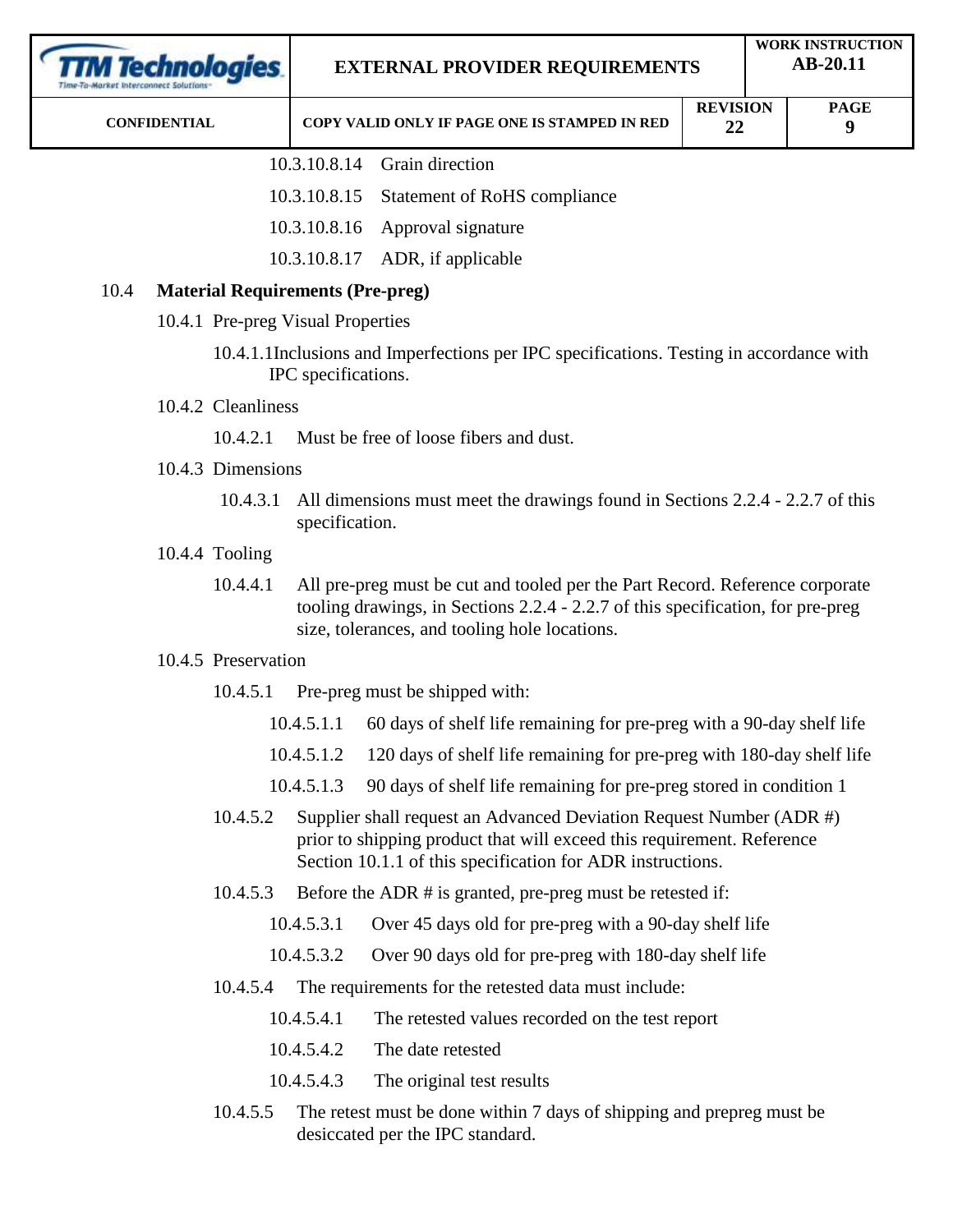| TM Technologies.                     |              | <b>EXTERNAL PROVIDER REQUIREMENTS</b>                                                                                                                                                                                                                                      |                       |  | <b>WORK INSTRUCTION</b><br>AB-20.11 |  |  |
|--------------------------------------|--------------|----------------------------------------------------------------------------------------------------------------------------------------------------------------------------------------------------------------------------------------------------------------------------|-----------------------|--|-------------------------------------|--|--|
| <b>CONFIDENTIAL</b>                  |              | COPY VALID ONLY IF PAGE ONE IS STAMPED IN RED                                                                                                                                                                                                                              | <b>REVISION</b><br>22 |  | <b>PAGE</b><br>10                   |  |  |
| 10.4.5.6                             |              | Pre-preg must be vacuum packed, where appropriate, and sealed to eliminate<br>the possibility of moisture absorption, the introduction of debris, and to<br>reduce the risk of handling damage.                                                                            |                       |  |                                     |  |  |
| 10.4.5.7                             |              | Pre-preg packages are to be in quantities specified by TTM and not to exceed<br>25 pounds per package and a maximum of 100 sheets.                                                                                                                                         |                       |  |                                     |  |  |
| 10.4.5.8                             |              | Any minimum order quantity (MOQ) will be waived at TTM's discretion for<br>any ADR request.                                                                                                                                                                                |                       |  |                                     |  |  |
| 10.4.5.9                             |              | All prepreg that was issued an ADR number must have a label or other<br>designation that lists the ADR number as well as the expiration date of the<br>prepreg. This notification must be visual and if a label is used, it should be<br>placed next to the package label. |                       |  |                                     |  |  |
|                                      |              | 10.4.5.10 C of C should be sent to CF_Certs@ttmtech.com at, or before the time of<br>shipment and should include the following:                                                                                                                                            |                       |  |                                     |  |  |
|                                      | 10.4.5.10.1  | Designation codes (See IPC for codes)                                                                                                                                                                                                                                      |                       |  |                                     |  |  |
|                                      | 10.4.5.10.2  | TTM part number (must be barcoded)                                                                                                                                                                                                                                         |                       |  |                                     |  |  |
|                                      | 10.4.5.10.3  | TTM PO number (must be barcoded)                                                                                                                                                                                                                                           |                       |  |                                     |  |  |
|                                      | 10.4.5.10.4  | This specification (AB-20.11)                                                                                                                                                                                                                                              |                       |  |                                     |  |  |
|                                      | 10.4.5.10.5  | Manufacturer lot number (must be barcoded)                                                                                                                                                                                                                                 |                       |  |                                     |  |  |
|                                      | 10.4.5.10.6  | Quantity                                                                                                                                                                                                                                                                   |                       |  |                                     |  |  |
|                                      | 10.4.5.10.7  | Manufacture date                                                                                                                                                                                                                                                           |                       |  |                                     |  |  |
|                                      | 10.4.5.10.8  | Cut date (if applicable)                                                                                                                                                                                                                                                   |                       |  |                                     |  |  |
|                                      | 10.4.5.10.9  | <b>Expiration</b> date                                                                                                                                                                                                                                                     |                       |  |                                     |  |  |
|                                      | 10.4.5.10.10 | Material size                                                                                                                                                                                                                                                              |                       |  |                                     |  |  |
|                                      | 10.4.5.10.11 | Material type                                                                                                                                                                                                                                                              |                       |  |                                     |  |  |
|                                      | 10.4.5.10.12 | Glass construction                                                                                                                                                                                                                                                         |                       |  |                                     |  |  |
|                                      | 10.4.5.10.13 | ADR number, if applicable                                                                                                                                                                                                                                                  |                       |  |                                     |  |  |
|                                      | 10.4.5.10.14 | Grain direction                                                                                                                                                                                                                                                            |                       |  |                                     |  |  |
|                                      | 10.4.5.10.15 | <b>Statement of RoHS compliance</b>                                                                                                                                                                                                                                        |                       |  |                                     |  |  |
|                                      | 10.4.5.10.16 | Approval signature                                                                                                                                                                                                                                                         |                       |  |                                     |  |  |
|                                      | 10.4.5.10.17 | Resin content, limits and actual value                                                                                                                                                                                                                                     |                       |  |                                     |  |  |
|                                      | 10.4.5.10.18 | Rheology data as specified in the part record, limits and actual<br>value                                                                                                                                                                                                  |                       |  |                                     |  |  |
| <b>Chemical Requirements</b><br>10.5 |              |                                                                                                                                                                                                                                                                            |                       |  |                                     |  |  |

- 10.5.1 All chemicals shall be shipped in a manner where the top of the drum is clean and dry and there shall be no liquids on the top of the drum.
- 10.5.2 Drums should not be leaking.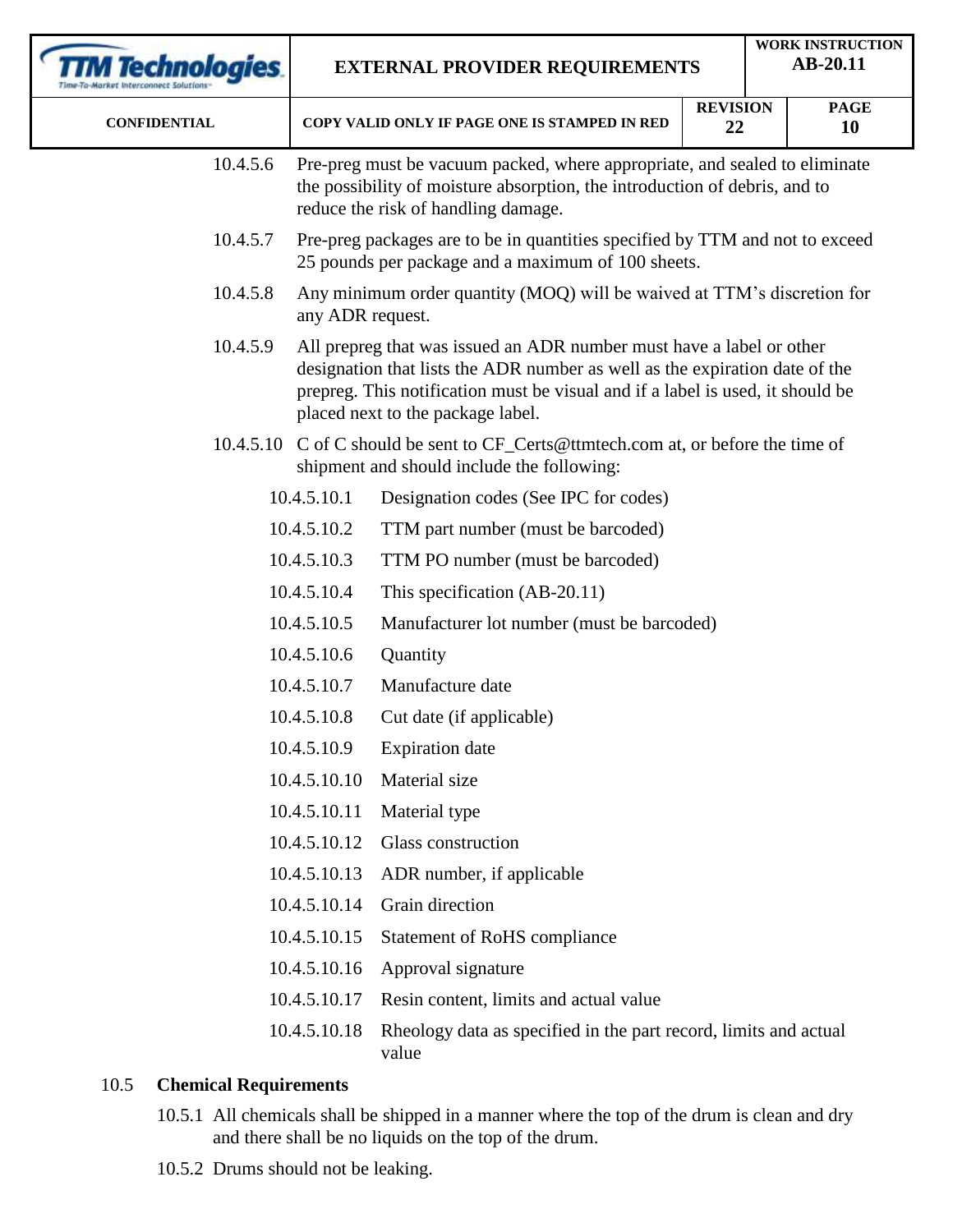| <b>TTM Technologies</b><br>Time-To-Market Interconnect Solutions: | <b>EXTERNAL PROVIDER REQUIREMENTS</b>         |                       |  | <b>WORK INSTRUCTION</b><br>$AB-20.11$ |  |  |
|-------------------------------------------------------------------|-----------------------------------------------|-----------------------|--|---------------------------------------|--|--|
| <b>CONFIDENTIAL</b>                                               | COPY VALID ONLY IF PAGE ONE IS STAMPED IN RED | <b>REVISION</b><br>22 |  | <b>PAGE</b>                           |  |  |

10.5.3 Chemical container should have the appropriate hazardous labeling. See below.



- 10.5.4 C of A should be sent to CF\_Certs@ttmtech.com at, or before, the time of shipment.
- 10.5.5 Pallets should be in good condition at receipt at TTM. If there are multiple barrels on the pallet, the barrels must be wrapped with plastic strapping.

### 10.6 **Miscellaneous Materials**

- 10.6.1 C of A or C of C should be sent to CF\_Certs@ttmtech.com at, or before, the time of shipment and should include the following:
	- 10.6.1.1 TTM part number
	- 10.6.1.2 TTM purchase order number
	- 10.6.1.3 Manufacturer lot number
	- 10.6.1.4 Manufacture date
	- 10.6.1.5 Expiration date
	- 10.6.1.6 ADR number, if applicable

# 10.7 **Supplier Quality Assurance Provisions**

- 10.7.1 All individual shipments shall be accompanied by the following documentation.
	- 10.7.1.1 Certification of Compliance shall be to this specification, IPC Specification sheet, as well as the purchase order. The Certification of Compliance must be accompanied by test analysis data and retained for a minimum of seven (7) years or as stated in the Purchase Order.
	- 10.7.1.2 All measurements shall be performed per IPC specifications unless otherwise specified.
		- 10.7.1.2.1 Thickness values shall be performed per this specification, Section 10.3.5.
		- 10.7.1.2.2 Supplier shall provide certification and test data from the copper suppliers upon request.
		- 10.7.1.2.3 Visual inspections shall be performed per this specification, Section 10.3.3.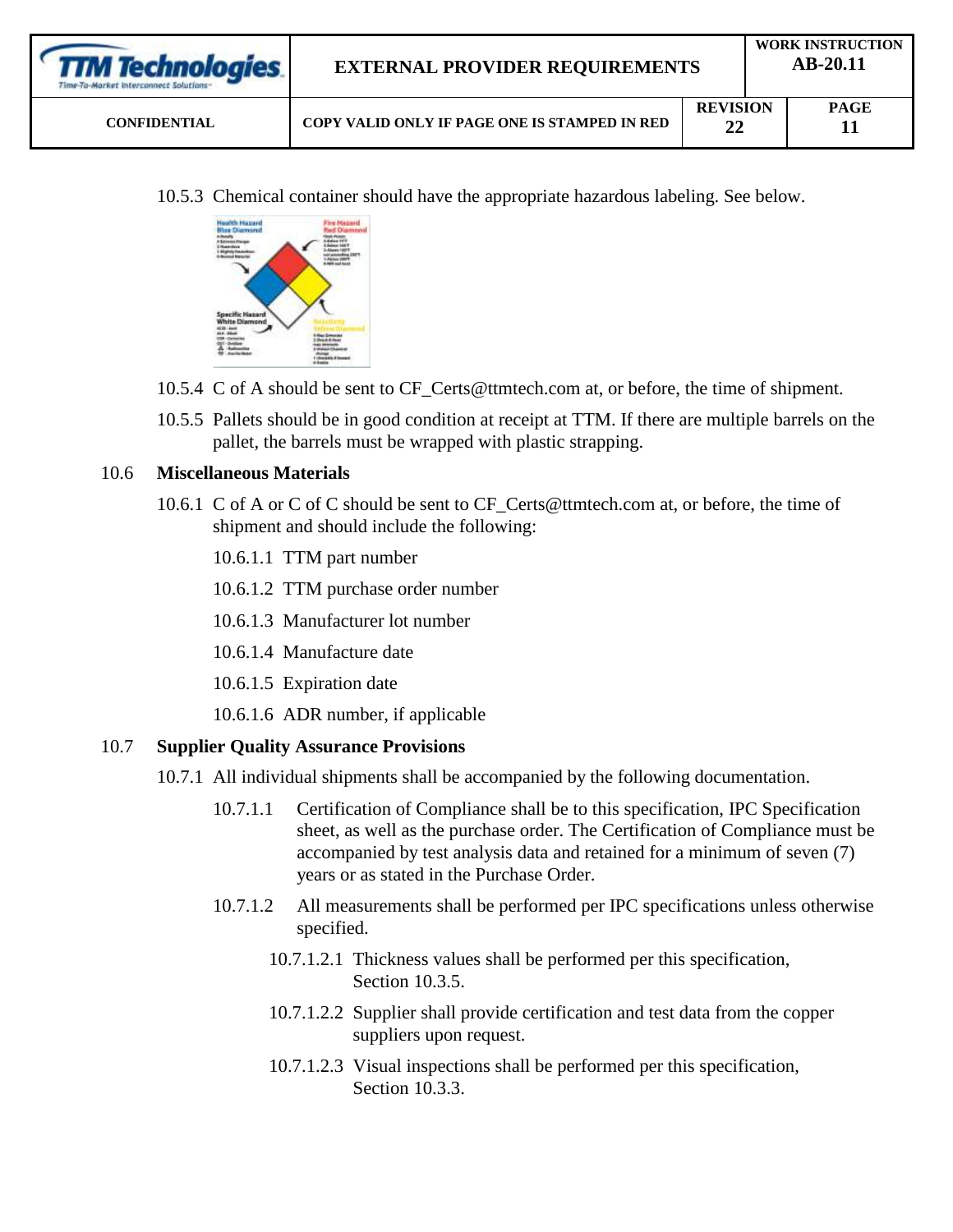| <b>TM Technologies</b> |          |                  | <b>EXTERNAL PROVIDER REQUIREMENTS</b>                                                                                                                                                                                                                   |                       | <b>WORK INSTRUCTION</b><br>AB-20.11 |                   |  |
|------------------------|----------|------------------|---------------------------------------------------------------------------------------------------------------------------------------------------------------------------------------------------------------------------------------------------------|-----------------------|-------------------------------------|-------------------|--|
| <b>CONFIDENTIAL</b>    |          |                  | COPY VALID ONLY IF PAGE ONE IS STAMPED IN RED                                                                                                                                                                                                           | <b>REVISION</b><br>22 |                                     | <b>PAGE</b><br>12 |  |
| 10.8                   |          |                  | <b>Packaging and Shipping Requirements</b>                                                                                                                                                                                                              |                       |                                     |                   |  |
|                        |          | 10.8.1 Packages  |                                                                                                                                                                                                                                                         |                       |                                     |                   |  |
|                        |          |                  | 10.8.1.1 Packages to be constructed such that product will not be damaged during<br>normal shipping.                                                                                                                                                    |                       |                                     |                   |  |
|                        |          |                  | 10.8.2 Weight of laminate and pre-preg must include package and contents                                                                                                                                                                                |                       |                                     |                   |  |
|                        |          | 10.8.2.1         | Total weight of package with material must not exceed 25 pounds.                                                                                                                                                                                        |                       |                                     |                   |  |
|                        |          |                  | 10.8.2.2 Packages shall not have any paper inside.                                                                                                                                                                                                      |                       |                                     |                   |  |
|                        |          | 10.8.3 Chemicals |                                                                                                                                                                                                                                                         |                       |                                     |                   |  |
|                        |          | 10.8.3.1         | Default packages are acceptable (i.e. container, barrel, tanker, box, etc.).                                                                                                                                                                            |                       |                                     |                   |  |
|                        |          |                  | 10.8.4 Labeling of Packages/Containers                                                                                                                                                                                                                  |                       |                                     |                   |  |
|                        | 10.8.4.1 |                  | The label on the packages must include the same information as required on<br>the C of C or C of A.                                                                                                                                                     |                       |                                     |                   |  |
|                        |          |                  | <b>NOTE:</b> For bar coding, the 1D (1 Dimensional) standard should be used.                                                                                                                                                                            |                       |                                     |                   |  |
|                        |          |                  | <b>NOTE:</b> It is recommended that the TTM part number and Quantity are<br>displayed in a 48, bold font. This is for ease of viewing while on the shelf.                                                                                               |                       |                                     |                   |  |
|                        |          |                  | 10.8.5 Labeling of Containers                                                                                                                                                                                                                           |                       |                                     |                   |  |
|                        |          | 10.8.5.1         | The labels on the container shall be identical to the label on the package.                                                                                                                                                                             |                       |                                     |                   |  |
|                        |          | 10.8.5.2         | The containers must be labeled to quickly indicate if it is prepreg or laminate.<br>Recommendation is to use a different color label for prepreg, but a big sticker<br>indicating prepreg or laminate placed near the package label is acceptable.      |                       |                                     |                   |  |
|                        |          |                  | 10.8.6 Peel Label Requirements                                                                                                                                                                                                                          |                       |                                     |                   |  |
|                        |          | 10.8.6.1         | Peel labels are required for all laminate and prepreg shipments.                                                                                                                                                                                        |                       |                                     |                   |  |
|                        |          | 10.8.6.2         | The peel labels must contain the following, at a minimum:                                                                                                                                                                                               |                       |                                     |                   |  |
|                        |          |                  | 10.8.6.2.1 TTM part number                                                                                                                                                                                                                              |                       |                                     |                   |  |
|                        |          |                  | 10.8.6.2.2 TTM purchase order number                                                                                                                                                                                                                    |                       |                                     |                   |  |
|                        |          |                  | 10.8.6.2.3 Manufacturer lot number                                                                                                                                                                                                                      |                       |                                     |                   |  |
|                        |          |                  | 10.8.6.2.4 Expiration date, for prepreg                                                                                                                                                                                                                 |                       |                                     |                   |  |
|                        |          |                  | 10.8.6.2.5 Copper cladding, for laminate                                                                                                                                                                                                                |                       |                                     |                   |  |
|                        |          |                  | 10.8.6.2.6 Core thickness, for laminate (inches, with no cladding)                                                                                                                                                                                      |                       |                                     |                   |  |
|                        |          |                  | 10.8.6.2.7 ADR number, if applicable                                                                                                                                                                                                                    |                       |                                     |                   |  |
|                        |          | 10.8.6.3         | The peel labels on the package must include the following information. Each<br>individual peel label must not exceed .5" in height and 3.5" in width. The<br>print on the peel labels must be legible and the label color must be white for<br>prepreg. |                       |                                     |                   |  |

10.8.6.4 Each package is required to have a minimum of six (6) peel labels.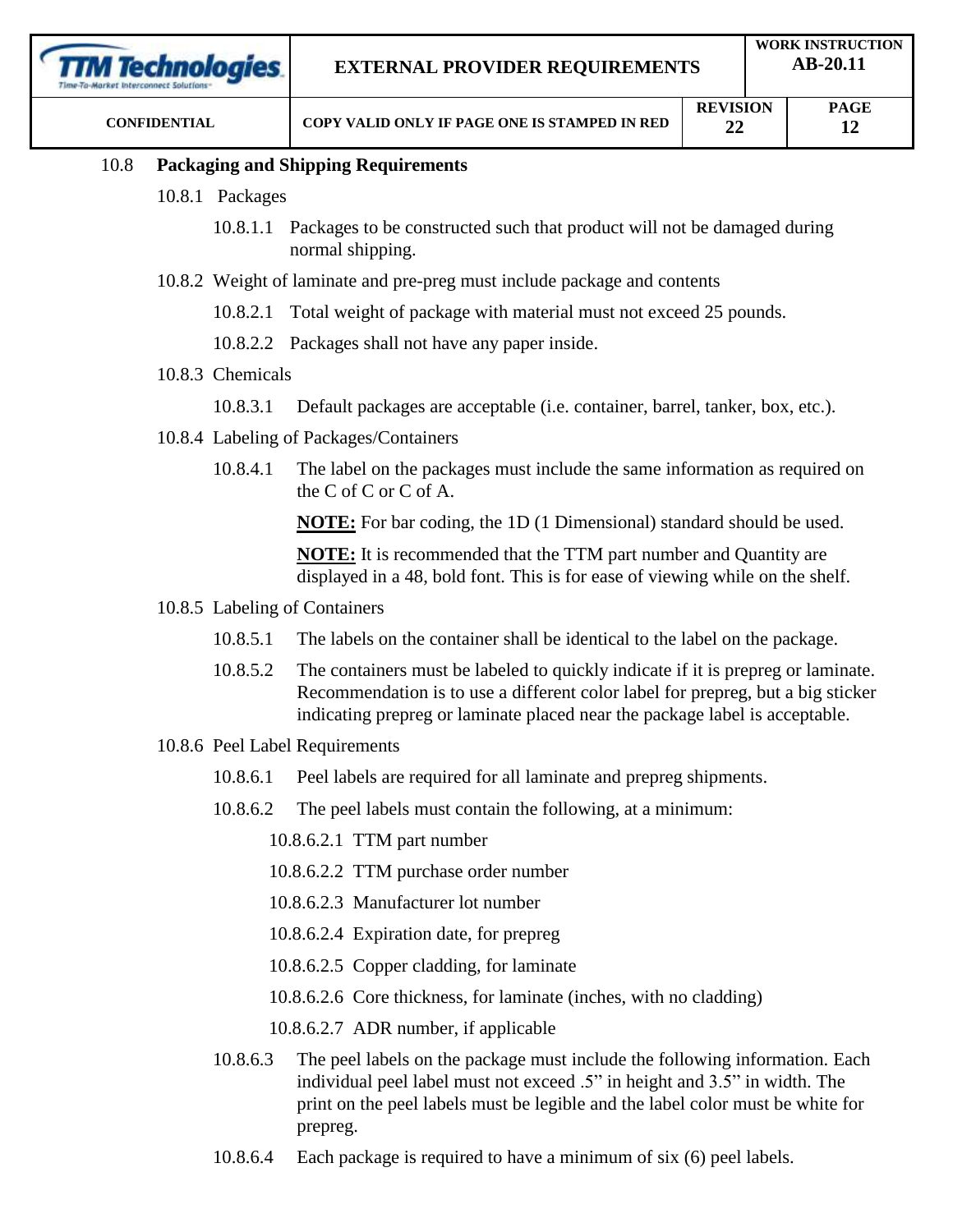|      | rechnologies.<br><b>CONFIDENTIAL</b> |                                                                                                     | <b>EXTERNAL PROVIDER REQUIREMENTS</b><br>COPY VALID ONLY IF PAGE ONE IS STAMPED IN RED                                                                                                                                                                                                    |  | <b>WORK INSTRUCTION</b><br>AB-20.11<br><b>REVISION</b><br><b>PAGE</b><br>22<br>13 |  |  |
|------|--------------------------------------|-----------------------------------------------------------------------------------------------------|-------------------------------------------------------------------------------------------------------------------------------------------------------------------------------------------------------------------------------------------------------------------------------------------|--|-----------------------------------------------------------------------------------|--|--|
|      |                                      |                                                                                                     |                                                                                                                                                                                                                                                                                           |  |                                                                                   |  |  |
|      |                                      | 10.8.7 Shipping method                                                                              |                                                                                                                                                                                                                                                                                           |  |                                                                                   |  |  |
|      |                                      | 10.8.7.1                                                                                            | It is the responsibility of the supplier to use a shipping method that enables<br>the material to meet the end user requirements, even if TTM is paying the<br>shipping expense.                                                                                                          |  |                                                                                   |  |  |
|      |                                      | 10.8.7.2                                                                                            | All shipments of pre-preg are required to have a temperature indicator in each<br>box to ensure that if the temperature is elevated for an extended period, the<br>indicator would be tripped. It is at TTM's discretion whether prepreg would<br>be returned or samples sent for retest. |  |                                                                                   |  |  |
|      |                                      | 10.8.7.3                                                                                            | The shipping requirements of AB2011C are required.                                                                                                                                                                                                                                        |  |                                                                                   |  |  |
|      |                                      |                                                                                                     | 10.8.7.3.1 Some of the requirements of this specification may be out of the<br>control of the vendor, but it will be their responsibility to work with<br>the freight carriers to meet this specification.                                                                                |  |                                                                                   |  |  |
| 10.9 | <b>Packing Slip</b>                  |                                                                                                     |                                                                                                                                                                                                                                                                                           |  |                                                                                   |  |  |
|      |                                      | 10.9.1 Prepreg and Laminate must be on separate packing slips.                                      |                                                                                                                                                                                                                                                                                           |  |                                                                                   |  |  |
|      |                                      | 10.9.2 The information on the packing slip must include the following information, at a<br>minimum: |                                                                                                                                                                                                                                                                                           |  |                                                                                   |  |  |
|      |                                      | 10.9.2.1 TTM part number                                                                            |                                                                                                                                                                                                                                                                                           |  |                                                                                   |  |  |
|      |                                      | 10.9.2.2 TTM purchase order number                                                                  |                                                                                                                                                                                                                                                                                           |  |                                                                                   |  |  |

- 10.9.2.3 Packing slip number
- 10.9.2.4 Batch/lot number
- 10.9.2.5 Material type
- 10.9.2.6 Grain direction
- 10.9.2.7 Core thickness, for laminate
- 10.9.2.8 Copper cladding, for laminate

### 10.10 **Traceability Requirements**

10.10.1 Lot traceability is required from the finished product back to the raw materials, which shall include process equipment, date stamps, and operator and is made available to TTM upon request.

### 10.11 **Calibration Providers**

- 10.11.1 Must be accredited.
- 10.11.2 Proof that standards used are traceable to international or national measurement standard.
	- 10.11.2.1 Where no standard exists, the basis used for calibration or verification shall be submitted.
- 10.11.3 Before and after data must be recorded on the certifications.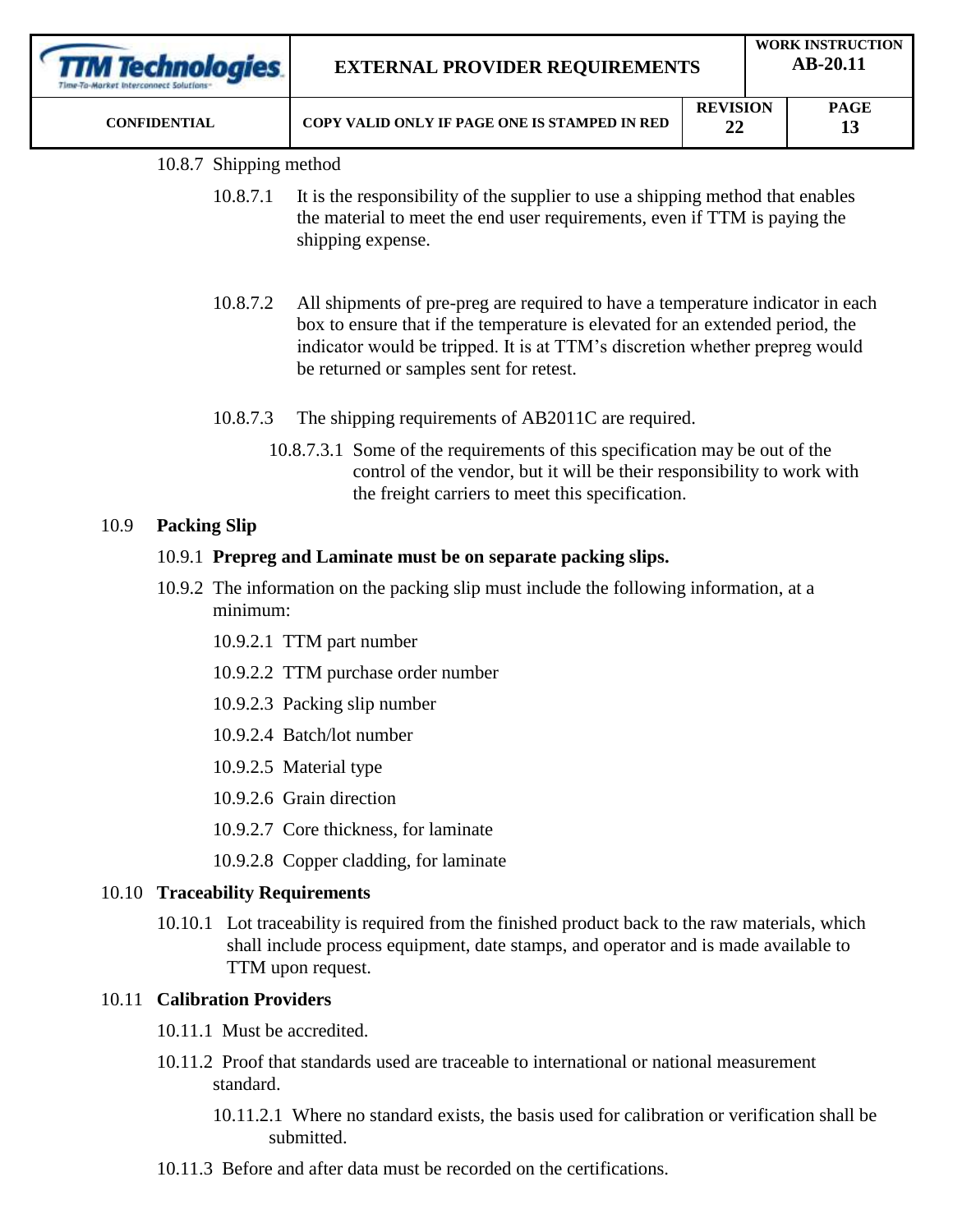| <b>TTM Technologies</b><br>Time-To-Market Interconnect Solutions | <b>EXTERNAL PROVIDER REQUIREMENTS</b>         |                       |  | <b>WORK INSTRUCTION</b><br>$AB-20.11$ |  |
|------------------------------------------------------------------|-----------------------------------------------|-----------------------|--|---------------------------------------|--|
| <b>CONFIDENTIAL</b>                                              | COPY VALID ONLY IF PAGE ONE IS STAMPED IN RED | <b>REVISION</b><br>22 |  | <b>PAGE</b><br>14                     |  |

- 10.11.4 A list of equipment used for calibration and the calibration dates of this equipment.
- 10.11.5 Safeguarded from adjustments.
- 10.11.6 Procedure used for calibration.
- 10.11.7 Calibrations must be carried out under suitable environmental conditions.

### **11 QUALITY REQUIREMENTS**

#### 11.1 **Laminate fallout rate**

11.1.1 The required fallout rate due to supplier defects is 0.4% or less. The supplier scorecard will reflect the actual monthly rate and points will be awarded based on the actual fallout rate.

### 11.2 **Continuous Improvement**

- 11.2.1 All suppliers should be working to continually improve their quality to TTM. Upon request, the supplier should be able to provide their top three (3) issues they are working on to improve quality to TTM as well as their status. This shall be made available to TTM upon request.
- 11.2.2 All suppliers shall establish and maintain an effective Foreign Object Debris (FOD) Prevention Program to reduce the potential of FOD.

### 11.3 **Supplier Maintenance**

- 11.3.1 Supplier will retain quality records for products, equipment, or services provided to TTM for a minimum of seven (7) years after the requirements of the procurement action have been fulfilled, or as stated on the purchase order.
- 11.3.2 Copies of quality records or documents may be saved in electronic or paper format, but shall be available to TTM, TTM customers, or Regulatory Authorities within 48 hours of request.
- 11.3.3 Suppliers may periodically be asked to complete a self-evaluation form (i.e. Supplier Self-Assessment Survey) as well as submit to an audit of the external provider's quality management system at periodic intervals, upon written advance notification.
- 11.3.4 Right of Access: After providing advanced and reasonable notice, TTM reserves the right of access to all applicable external provider facilities, at any level of the external provider chain, to allow their customers and/or regulatory authority's access to review any applicable records pertaining to an order of purchased goods or services.
- 11.3.5 Counterfeit Part Prevention: For those who provide materials, the external provider shall not deliver products that contain counterfeit electrical and/or mechanical material/elements. External provider must notify TTM and disclose the source of materials if the material becomes the subject of a legal or counterfeit issue. External provider shall have a program in place to be able to authenticate the materials being delivered to TTM. The link to TTM Technologies position and requirements for counterfeit parts is located at the following link:

HTTPS://WWW.TTMTECH.COM/SUPPORT/SUPPLIER\_ REQ.ASPX

Click on: Supplier Counterfeit Parts Requirement.pdf.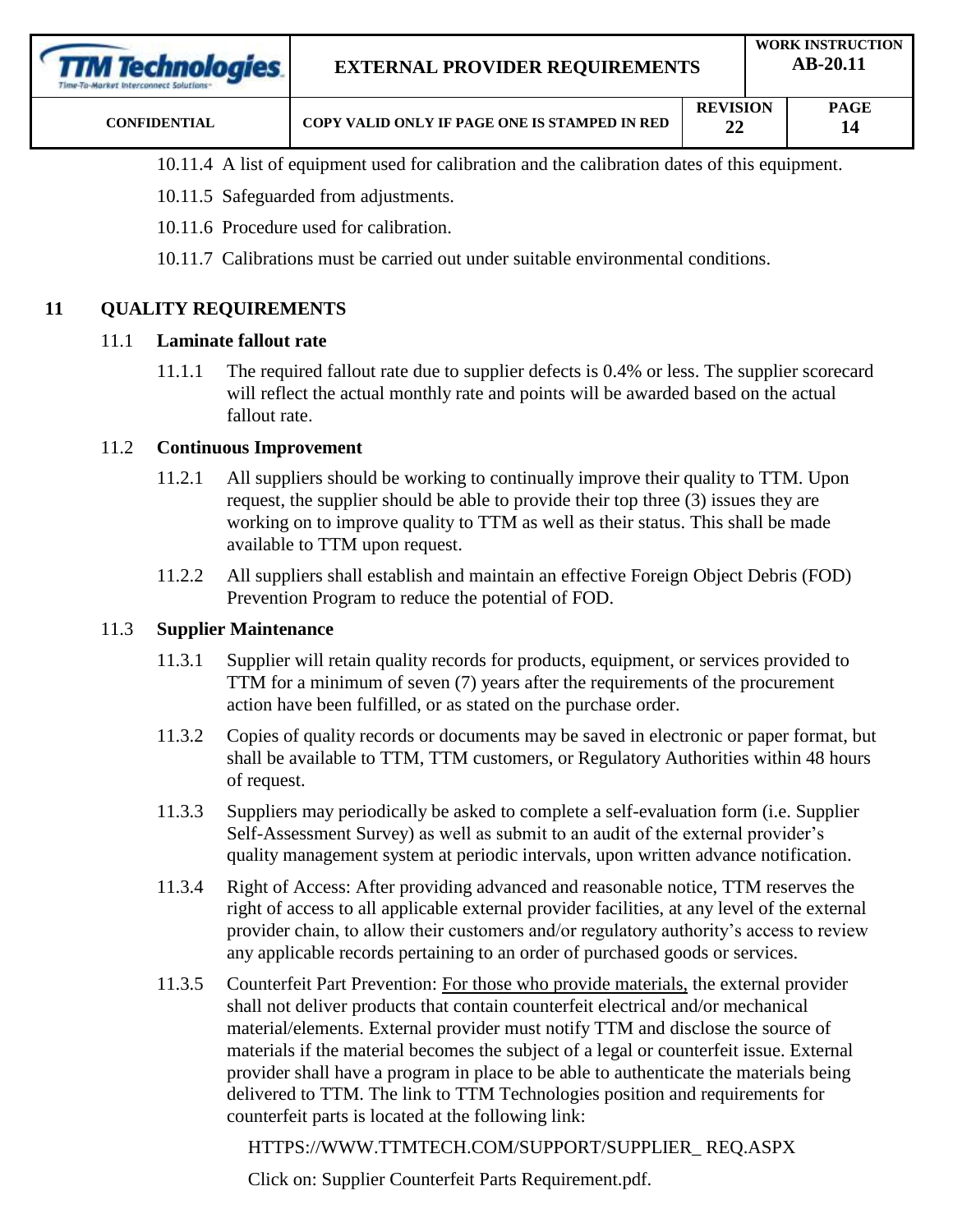| <b>TTM Technologies</b><br>Time-To-Market Interconnect Solutions: | <b>EXTERNAL PROVIDER REQUIREMENTS</b>         | <b>WORK INSTRUCTION</b><br>$AB-20.11$ |                   |  |
|-------------------------------------------------------------------|-----------------------------------------------|---------------------------------------|-------------------|--|
| <b>CONFIDENTIAL</b>                                               | COPY VALID ONLY IF PAGE ONE IS STAMPED IN RED | <b>REVISION</b><br>22                 | <b>PAGE</b><br>15 |  |

11.3.6 TTM Technologies may submit a material to an outside lab for testing to confirm validity of materials used in the product at any time without the external provider's consent.

# **12 SHUTDOWN**

### **13 MAINTENANCE**

- 13.1 Routine Operator Maintenance
- 13.2 Miscellaneous Maintenance
- **14 TRAINING**

# **15 TROUBLESHOOTING GUIDE/RESPONSE FLOW CHECKLIST**

**16 CONTROL PLANS**